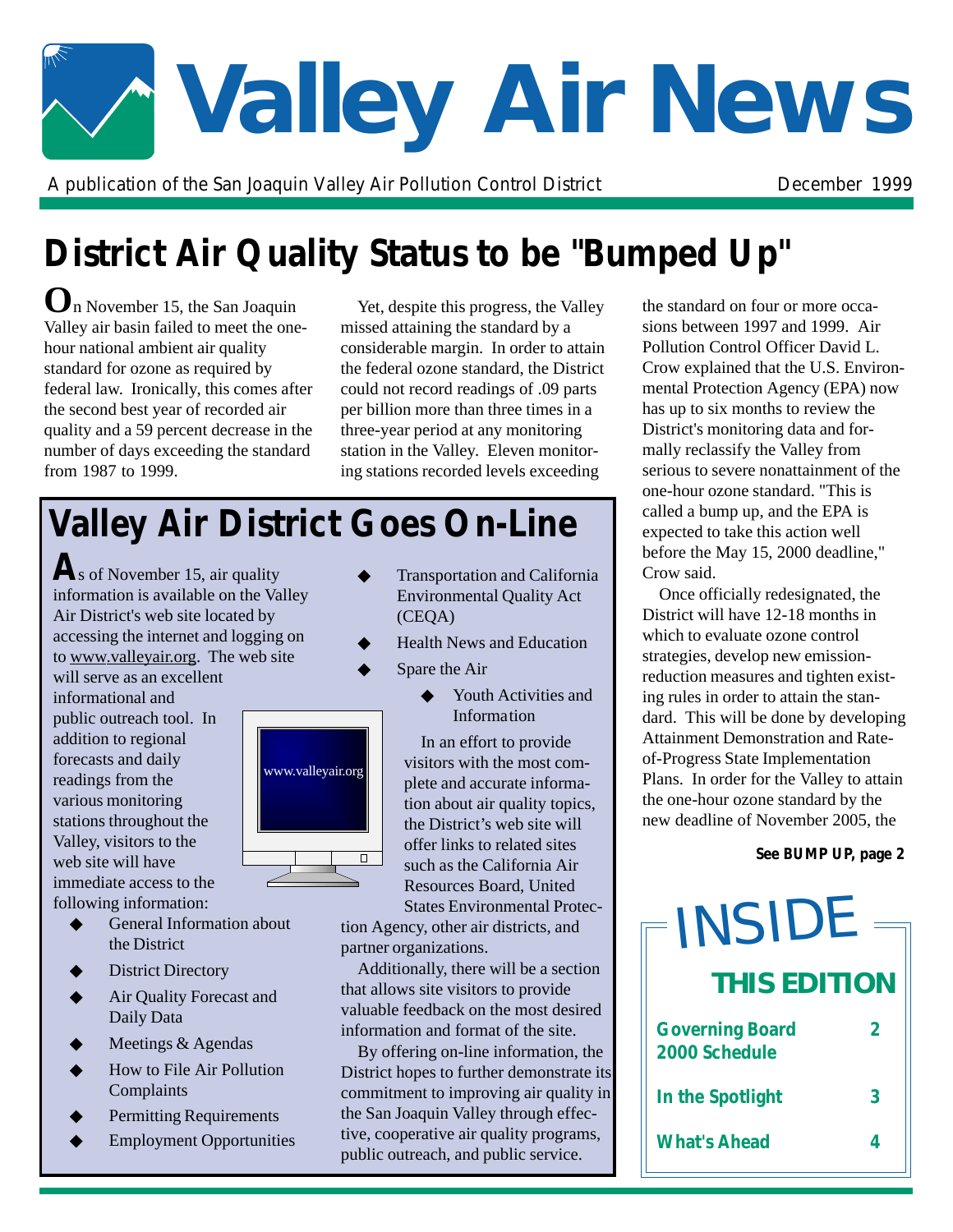## **2000 SCHEDULE**

#### **The Governing Board meeting schedule for 2000 is as follows:**

January 20 February 17 March 16 April 20 May 18 June 15 NO JULY MEETING August 17 September 21 October 12 NO NOVEMBER MEETING December 14

Meetings will commence at 9:00 a.m. in the Central Region Office, 1990 E. Gettysburg Avenue, Fresno, and via video-teleconference in the Bakersfield and Modesto Regional Offices.

#### **The Citizens Advisory Committee meeting schedule for 2000 is as follows:**

January 4 February 1 March 7 April 4 May 2 June 6 NO JULY MEETING August 1 September 5 October 3 NO NOVEMBER MEETING December 5

Meetings will commence at 9:30 a.m. in the Central Region Office, 1990 E. Gettysburg Avenue, Fresno, and via video-teleconference in the Bakersfield and Modesto Regional Offices.

### *BUMP UP Continued from page 1*

Fundre to meet the hearth based standards by 2005 with digger very serious sanctions outlined in the Federal Clean Air Act that essentially impose a defacto emission reductions detailed in these plans must be realized no later than 2003. Failure to meet the health based standards by 2005 will trigger very serious growth moratorium through economic penalties on business and curtailment of highway funding.

One of the major ramifications of the bump up includes reducing the definition of major sources from 50 tons per year to 25 for each ozone precursor. Additionally, it will also mean increasing the emissions offset requirement for new or modified major sources from the current minimum 1.2 to 1 ratio to at least 1.3 to 1.

Obviously, Crow said, "Over the next five years, we will place additional emission controls on business and industry. We will only be successful in improving air quality, however, if we are able to get stakeholders like cities, counties, and individuals involved voluntarily. These efforts must address land use, urban design, and multi-modal transportation systems that will reduce the public's dependency on automobiles. Not just because it is the right and healthy thing to do, but also because it will ensure the economic future of our area," he said.

## **New Emissions Model Reveals Need for Additional Reductions**

**T**he California Air Resources Board (ARB) has recently released a new motor vehicle emissions inventory model. The new model titled EMFAC2000 indicates that mobile source emissions are a much larger portion of the emissions inventory than previously thought. The increase comes from emissions that were not included in previous versions of the model. These include emissions from heavy-duty vehicles that are optimized for fuel economy instead of emissions, unregistered vehicles, and "liquid leakers" which are vehicles that leak fuel from their fuel lines.

The District does not have authority to regulate mobile source emissions. Mobile source tailpipe and fuel regulations are developed by the ARB and the US Environmental Protection Agency. At the local level, transportation policies and funding decisions are made by the Regional Transportation Planning Agencies and by cities and counties. It is clear that in order for the District to attain the National Ambient Air Quality Standards and avoid costly

regulations and sanctions on the business community, local jurisdictions will need to aggressively pursue clean air policies and make funding decisions that help reduce motor vehicle emissions.

One direct way that local jurisdictions can assist in meeting the air quality standards is by adopting a clean fleet ordinance. Local governments operate large fleets of vehicles including refuse haulers, transit buses and maintenance trucks. By purchasing vehicles that are substantially cleaner than minimum standards, local jurisdictions will be doing their part to protect local business and the health of their citizens.

There are currently a number of grant programs available to assist in defraying the cost of low-emission vehicles including the Congestion Mitigation and Air Quality funds which are distributed by the Regional Transportation Planning Agencies and the Heavy-Duty Engine Incentive Program funds that are distributed by the District. Information about the Heavy-Duty Engine Program can be obtained by calling (559) 230-5858.